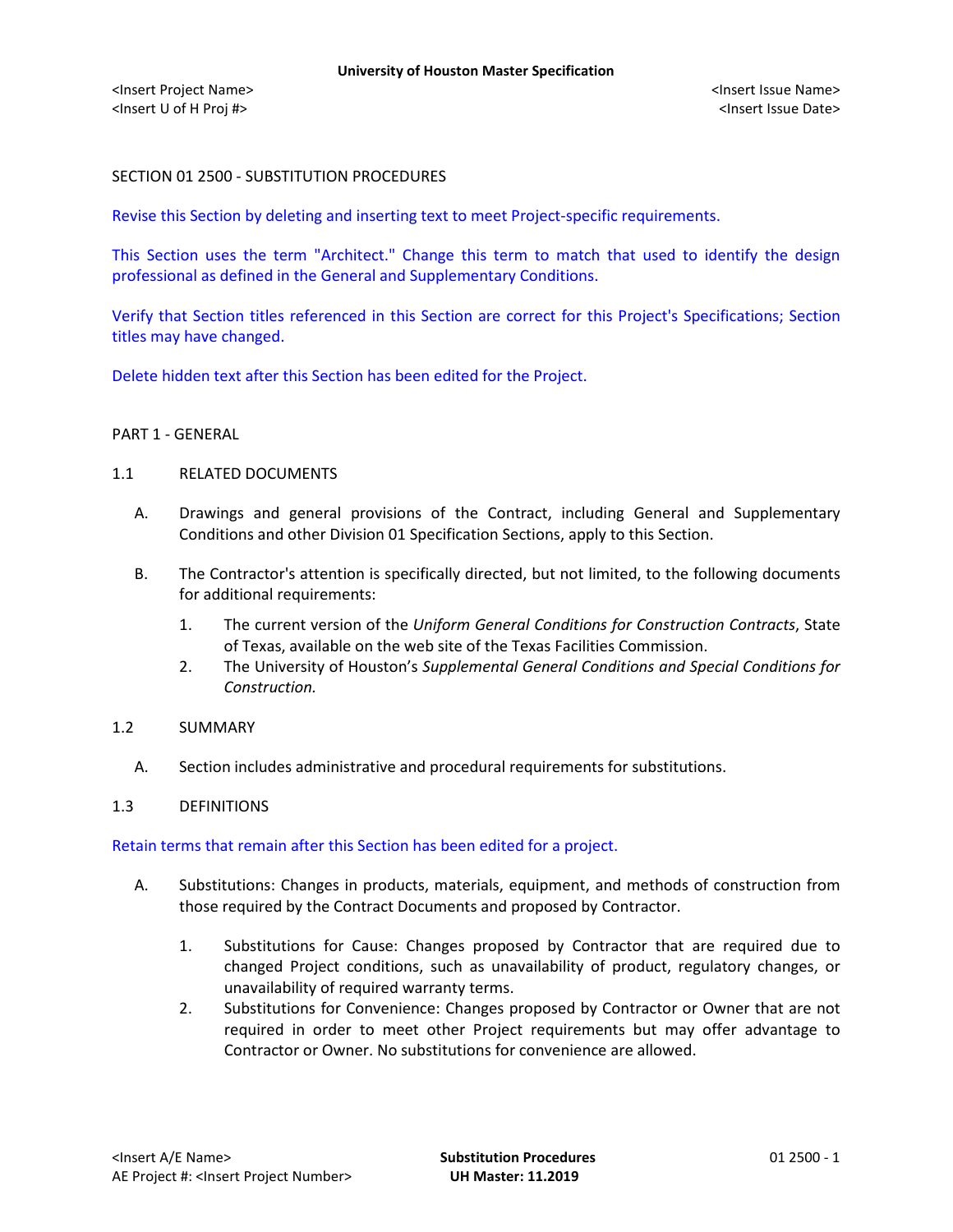# 1.4 ACTION SUBMITTALS

A. Substitution Requests: Submit three copies of each request for consideration. Identify product or fabrication or installation method to be replaced. Include Specification Section number and title and Drawing numbers and titles.

If retaining last option in "Substitution Request Form" Subparagraph below, insert a sample of the form to be used in Project Manual.

- 1. Substitution Request Form: Use [**facsimile of form provided in this Project Manual**].
- 2. Documentation: Show compliance with requirements for substitutions and the following, as applicable:

Retain and revise requirements in first 13 subparagraphs below that are applicable and necessary and are not included in the Supplementary Conditions.

- a. Statement indicating why specified product or fabrication or installation cannot be provided, if applicable.
- b. Coordination information, including a list of changes or revisions needed to other parts of the Work and to construction performed by Owner and separate contractors that will be necessary to accommodate proposed substitution.
- c. Detailed comparison of significant qualities of proposed substitution with those of the Work specified. Include annotated copy of applicable Specification Section. Significant qualities may include attributes such as performance, weight, size, durability, visual effect, sustainable design characteristics, warranties, and specific features and requirements indicated. Indicate deviations, if any, from the Work specified.
- d. Product Data, including drawings and descriptions of products and fabrication and installation procedures.
- e. Samples, where applicable or requested.
- f. Certificates and qualification data, where applicable or requested.
- g. List of similar installations for completed projects with project names and addresses and names and addresses of architects and owners.
- h. Material test reports from a qualified testing agency indicating and interpreting test results for compliance with requirements indicated.
- i. Research reports evidencing compliance with building code in effect for Project, from ICC-ES.
- j. Detailed comparison of Contractor's construction schedule using proposed substitution with products specified for the Work, including effect on the overall Contract Time. If specified product or method of construction cannot be provided within the Contract Time, include letter from manufacturer, on manufacturer's letterhead, stating date of receipt of purchase order, lack of availability, or delays in delivery.
- k. Cost information, including a proposal of change, if any, in the Contract Sum.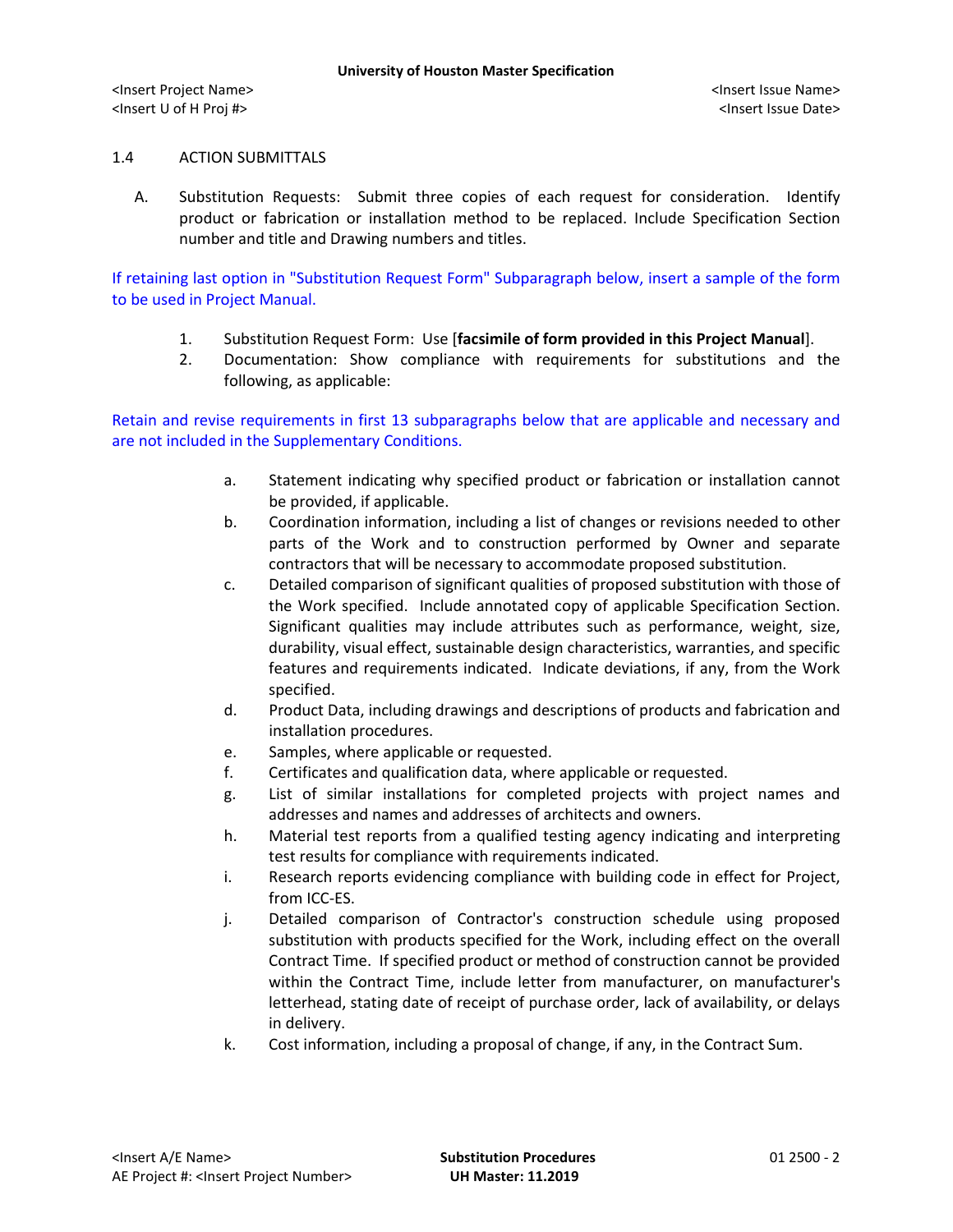- l. Contractor's certification that proposed substitution complies with requirements in the Contract Documents except as indicated in substitution request, is compatible with related materials, and is appropriate for applications indicated.
- m. Contractor's waiver of rights to additional payment or time that may subsequently become necessary because of failure of proposed substitution to produce indicated results.
- 3. Architect's Action: If necessary, Architect will request additional information or documentation for evaluation within seven days of receipt of a request for substitution. Architect will notify Contractor of acceptance or rejection of proposed substitution within 15 days of receipt of request, or seven days of receipt of additional information or documentation, whichever is later.

Architect may determine in each case which of the revision forms in "Forms of Acceptance" Subparagraph below is appropriate for incorporating a Contractor's substitution requests into the Contract Documents. See the Evaluations in Section 01 2600 "Contract Modification Procedures" for discussion of contract modification methods and forms.

- a. Forms of Acceptance: Change Order, Construction Change Directive, or Architect's Supplemental Instructions for minor changes in the Work.
- b. Use product specified if Architect does not issue a decision on use of a proposed substitution within time allocated.

# 1.5 QUALITY ASSURANCE

A. Compatibility of Substitutions: Investigate and document compatibility of proposed substitution with related products and materials. Engage a qualified testing agency to perform compatibility tests recommended by manufacturers.

# 1.6 PROCEDURES

A. Coordination: Revise or adjust affected work as necessary to integrate work of the approved substitutions.

# PART 2 - PRODUCTS

# 2.1 SUBSTITUTIONS

- A. Substitutions for Cause: Submit requests for substitution immediately on discovery of need for change, but not later than 15 days prior to time required for preparation and review of related submittals.
	- 1. Conditions: Architect will consider Contractor's request for substitution when the following conditions are satisfied. If the following conditions are not satisfied, Architect will return requests without action, except to record noncompliance with these requirements: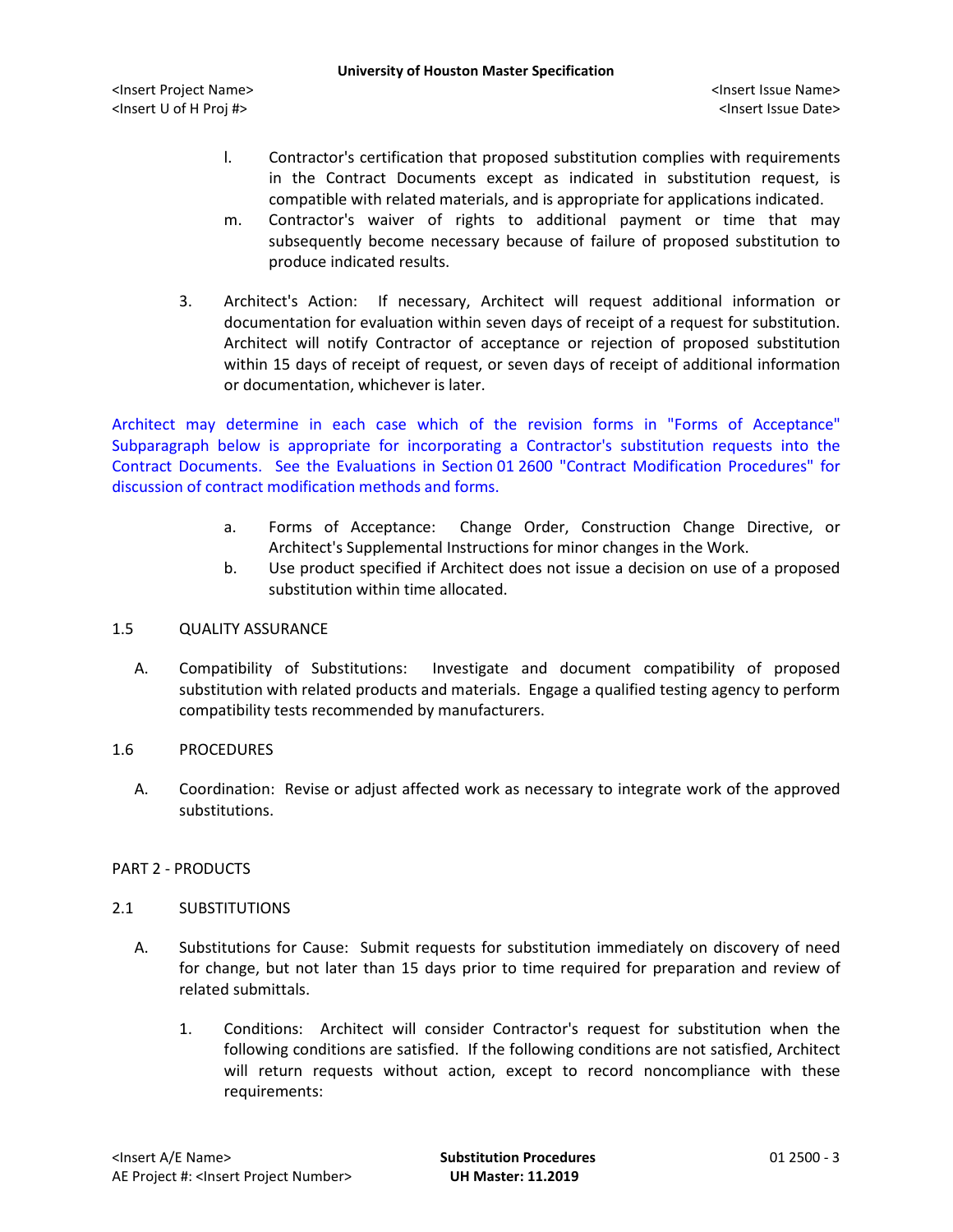Revise conditions in subparagraphs below. If required, insert more restrictive conditions to limit consideration of proposed substitutions.

- a. Requested substitution is consistent with the Contract Documents and will produce indicated results.
- b. Requested substitution provides sustainable design characteristics that specified product provided.
- c. Substitution request is fully documented and properly submitted.
- d. Requested substitution will not adversely affect Contractor's construction schedule.
- e. Requested substitution has received necessary approvals of authorities having jurisdiction.
- f. Requested substitution is compatible with other portions of the Work.
- g. Requested substitution has been coordinated with other portions of the Work.
- h. Requested substitution provides specified warranty.
- i. If requested substitution involves more than one contractor, requested substitution has been coordinated with other portions of the Work, is uniform and consistent, is compatible with other products, and is acceptable to all contractors involved.
- B. Substitutions for Convenience: Not allowed.

PART 3 - EXECUTION (Not Used)

END OF SECTION 01 2500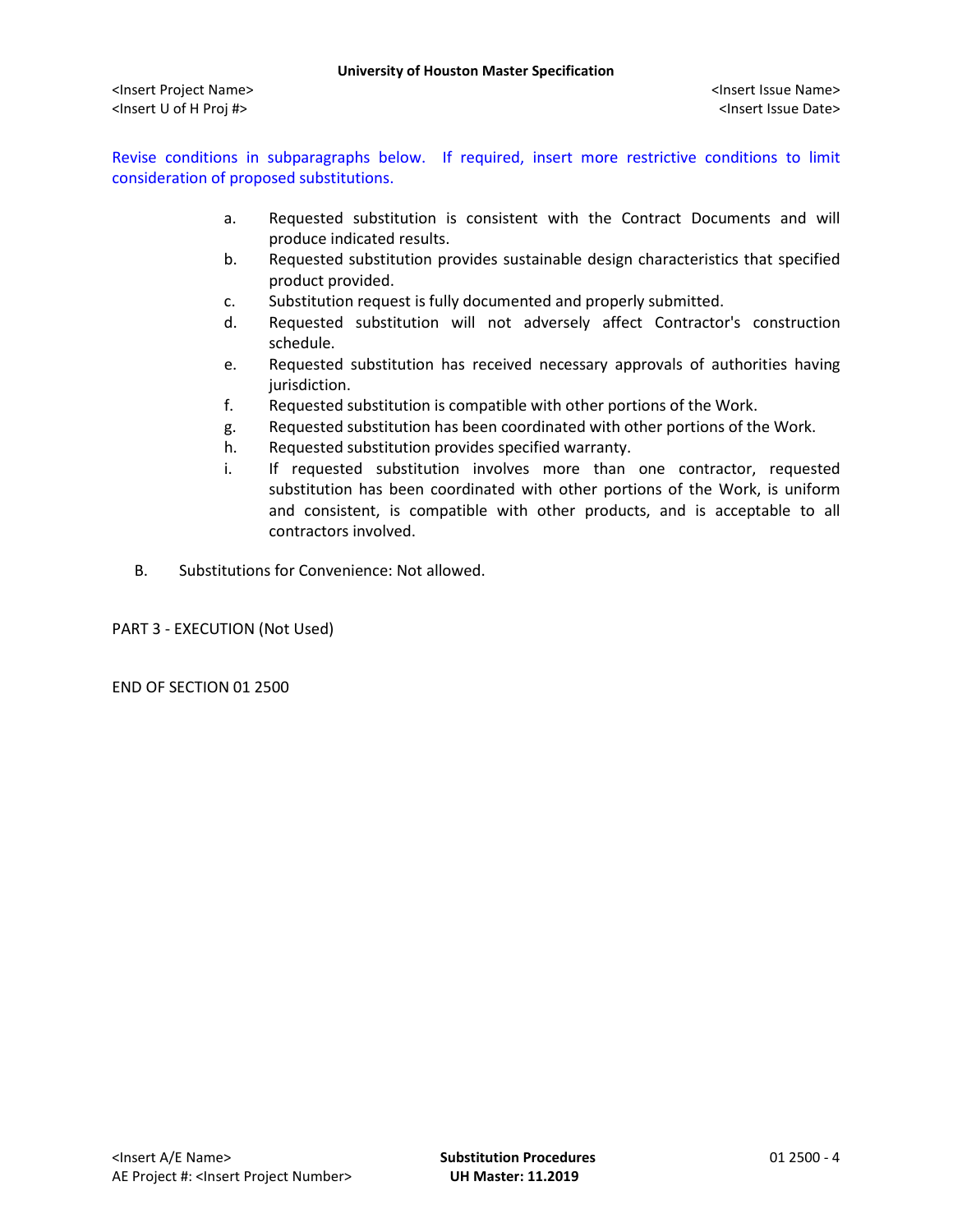| <b>Substitution Request Form</b> |                   |  |  |  |  |  |
|----------------------------------|-------------------|--|--|--|--|--|
|                                  |                   |  |  |  |  |  |
| <b>Project Name:</b>             | <b>Issued by:</b> |  |  |  |  |  |
| <b>Address:</b>                  | <b>Address:</b>   |  |  |  |  |  |
| <b>Project No:</b>               | <b>Copies To:</b> |  |  |  |  |  |
| Subst. Request #:                | Date Issued:      |  |  |  |  |  |

**Specified Product, Material, System or Equipment in the Contract Documents:**

| <b>Specification Number:</b> | Article/Paragraph/Page#:   |  |
|------------------------------|----------------------------|--|
| <b>Drawing No./Detail:</b>   | <b>Drawing Issue Date:</b> |  |
| Item Specified:              |                            |  |

#### **Proposed Substitution:**

| Description:                                                  |  |                                               |                     |  |                     |                                   |         |      |                                          |
|---------------------------------------------------------------|--|-----------------------------------------------|---------------------|--|---------------------|-----------------------------------|---------|------|------------------------------------------|
| Manufacturer:                                                 |  |                                               |                     |  |                     |                                   |         |      |                                          |
| <b>Address:</b>                                               |  | Tel:                                          |                     |  |                     |                                   |         |      |                                          |
| <b>Trade Name:</b>                                            |  |                                               |                     |  |                     | Model #:                          |         |      |                                          |
| Installer:                                                    |  |                                               |                     |  |                     |                                   |         |      |                                          |
| <b>Address:</b>                                               |  |                                               |                     |  |                     |                                   |         | Tel: |                                          |
| <b>History</b>                                                |  | New Product                                   | 2-5 years old       |  |                     | 5-10 years old                    |         |      | more than 10 years old                   |
| <b>Attachments Included:</b>                                  |  | <b>Drawings</b>                               |                     |  | <b>Product Data</b> |                                   | Samples |      |                                          |
|                                                               |  |                                               | <b>Test Reports</b> |  | Comparative Data    |                                   |         |      | <b>Research &amp; Evaluation Reports</b> |
| <b>Reason for Substitution:</b>                               |  |                                               |                     |  |                     |                                   |         |      |                                          |
| <b>SPECIFIED PRODUCT:</b>                                     |  |                                               |                     |  |                     | <b>PROPOSED PRODUCT:</b>          |         |      |                                          |
| Is no longer available.                                       |  |                                               |                     |  |                     | Will reduce construction time by  |         |      | days to Project.                         |
|                                                               |  | Is unable to meet project schedule.           |                     |  |                     | Will result in cost savings of \$ |         |      |                                          |
|                                                               |  | Is unsuitable for the designated application. |                     |  |                     | Is for Supplier's Convenience     |         |      |                                          |
|                                                               |  | Cannot interface with adjacent materials      |                     |  |                     | Owner Initiated Substitution      |         |      |                                          |
| Is not compatible with adjacent materials.<br>Other:          |  |                                               |                     |  |                     |                                   |         |      |                                          |
| Is not compatible with adjacent materials.                    |  |                                               |                     |  |                     |                                   |         |      |                                          |
|                                                               |  | Cannot provide the specified warranty         |                     |  |                     |                                   |         |      |                                          |
| Cannot be constructed as indicated.                           |  |                                               |                     |  |                     |                                   |         |      |                                          |
| Other:                                                        |  |                                               |                     |  |                     |                                   |         |      |                                          |
|                                                               |  |                                               |                     |  |                     |                                   |         |      |                                          |
| Cannot be obtained due to one or more of the following:       |  |                                               |                     |  |                     |                                   |         |      |                                          |
| Bankruptcy of manufacturer or supplier<br><b>Strike</b>       |  |                                               |                     |  |                     |                                   |         |      |                                          |
| Lockout<br>Similar occurrence                                 |  |                                               |                     |  |                     |                                   |         |      |                                          |
| Explanation of each item marked above (Attach Documentation): |  |                                               |                     |  |                     |                                   |         |      |                                          |
|                                                               |  |                                               |                     |  |                     |                                   |         |      |                                          |
|                                                               |  |                                               |                     |  |                     |                                   |         |      |                                          |
|                                                               |  |                                               |                     |  |                     |                                   |         |      |                                          |
|                                                               |  |                                               |                     |  |                     |                                   |         |      |                                          |
|                                                               |  |                                               |                     |  |                     |                                   |         |      |                                          |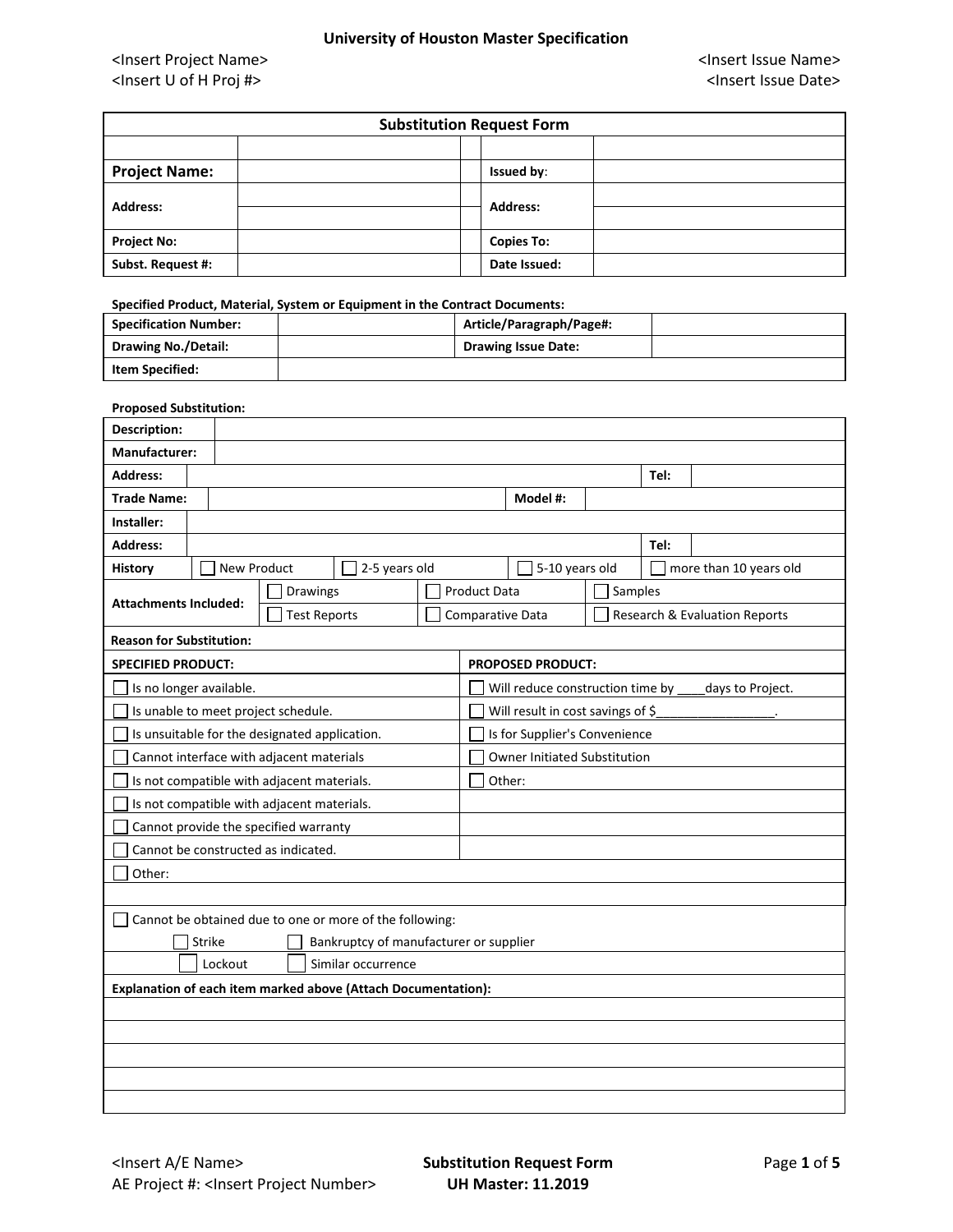| <b>COMPARISONS OF THE SPECIFIED ITEM AND THE PROPOSED SUBSTITUTION:</b>                                                                                         |                      |                       |                           |                                                                                                         |  |                          |                          |                                                                                   |
|-----------------------------------------------------------------------------------------------------------------------------------------------------------------|----------------------|-----------------------|---------------------------|---------------------------------------------------------------------------------------------------------|--|--------------------------|--------------------------|-----------------------------------------------------------------------------------|
| Compare proposed substitution with specified quality, size, weight, visual ap-<br>$\mathbf{1}$<br>pearance, durability, and performance using the fields below: |                      |                       |                           |                                                                                                         |  |                          |                          |                                                                                   |
|                                                                                                                                                                 | <b>QUALITY:</b>      |                       | <b>SPECIFIED PRODUCT:</b> |                                                                                                         |  | <b>PROPOSED PRODUCT:</b> |                          |                                                                                   |
|                                                                                                                                                                 | <b>Manufacturer:</b> |                       |                           |                                                                                                         |  |                          |                          |                                                                                   |
|                                                                                                                                                                 | Name/Brand/No:       |                       |                           |                                                                                                         |  |                          |                          |                                                                                   |
|                                                                                                                                                                 |                      | Supplier/Distributor: |                           |                                                                                                         |  |                          |                          |                                                                                   |
|                                                                                                                                                                 | Mfr/Rep:             |                       |                           |                                                                                                         |  |                          |                          |                                                                                   |
| Size:                                                                                                                                                           |                      |                       |                           |                                                                                                         |  |                          |                          |                                                                                   |
|                                                                                                                                                                 | Weight:              |                       |                           |                                                                                                         |  |                          |                          |                                                                                   |
|                                                                                                                                                                 | Appearance:          |                       |                           |                                                                                                         |  |                          |                          |                                                                                   |
|                                                                                                                                                                 |                      |                       |                           |                                                                                                         |  |                          |                          |                                                                                   |
|                                                                                                                                                                 |                      |                       |                           |                                                                                                         |  |                          |                          |                                                                                   |
|                                                                                                                                                                 |                      |                       |                           | DURABILITY: Identify at least three (3) similar local projects on which proposed substitution was used: |  |                          |                          |                                                                                   |
| $\mathbf{1}$                                                                                                                                                    | Project:             |                       |                           |                                                                                                         |  | Date Installed:          |                          |                                                                                   |
|                                                                                                                                                                 | Address:             |                       |                           |                                                                                                         |  |                          |                          |                                                                                   |
|                                                                                                                                                                 |                      | Owner/Contact:        |                           |                                                                                                         |  | Tel:                     |                          |                                                                                   |
|                                                                                                                                                                 |                      |                       |                           |                                                                                                         |  |                          |                          |                                                                                   |
| $\overline{2}$                                                                                                                                                  | Project:             |                       |                           |                                                                                                         |  | Date Installed:          |                          |                                                                                   |
|                                                                                                                                                                 | Address:             |                       |                           |                                                                                                         |  |                          |                          |                                                                                   |
|                                                                                                                                                                 |                      | Owner/Contact:        |                           |                                                                                                         |  | Tel:                     |                          |                                                                                   |
|                                                                                                                                                                 |                      |                       |                           |                                                                                                         |  |                          |                          |                                                                                   |
| 3                                                                                                                                                               | Project:             |                       |                           |                                                                                                         |  | Date Installed:          |                          |                                                                                   |
|                                                                                                                                                                 | Address:             |                       |                           |                                                                                                         |  |                          |                          |                                                                                   |
|                                                                                                                                                                 |                      | Owner/Contact:        |                           |                                                                                                         |  | Tel:                     |                          |                                                                                   |
| PERFORMANCE CRITERIA:                                                                                                                                           |                      |                       | <b>SPECIFIED PRODUCT:</b> |                                                                                                         |  | <b>PROPOSED PRODUCT:</b> |                          |                                                                                   |
|                                                                                                                                                                 |                      | Features/Attributes   | <b>Test Pro-</b><br>tocol |                                                                                                         |  |                          |                          |                                                                                   |
|                                                                                                                                                                 |                      |                       |                           |                                                                                                         |  |                          |                          |                                                                                   |
|                                                                                                                                                                 |                      |                       |                           |                                                                                                         |  |                          |                          |                                                                                   |
|                                                                                                                                                                 |                      |                       |                           |                                                                                                         |  |                          |                          |                                                                                   |
|                                                                                                                                                                 |                      |                       |                           |                                                                                                         |  |                          |                          |                                                                                   |
|                                                                                                                                                                 |                      |                       |                           |                                                                                                         |  |                          |                          |                                                                                   |
|                                                                                                                                                                 |                      |                       |                           |                                                                                                         |  |                          |                          |                                                                                   |
|                                                                                                                                                                 |                      |                       |                           |                                                                                                         |  |                          |                          |                                                                                   |
|                                                                                                                                                                 |                      |                       |                           |                                                                                                         |  |                          |                          |                                                                                   |
| 2.                                                                                                                                                              |                      |                       |                           | ASTMs) and accessibility compliance, sustainability, and other requirements are met:                    |  |                          |                          | Verify specified warranties, maintenance service, parts, code (including relevant |
|                                                                                                                                                                 |                      |                       |                           | <b>a.</b> WARRANTY: Proposed product offers the same warranty? $\Box$ Yes $\Box$ No; explain            |  |                          |                          |                                                                                   |
|                                                                                                                                                                 |                      |                       | <b>SPECIFIED PRODUCT:</b> |                                                                                                         |  |                          | <b>PROPOSED PRODUCT:</b> |                                                                                   |
|                                                                                                                                                                 | Item:                |                       |                           |                                                                                                         |  |                          |                          |                                                                                   |
|                                                                                                                                                                 | Item:                |                       |                           |                                                                                                         |  |                          |                          |                                                                                   |
|                                                                                                                                                                 | Item:                |                       |                           |                                                                                                         |  |                          |                          |                                                                                   |
|                                                                                                                                                                 | Item:                |                       |                           |                                                                                                         |  |                          |                          |                                                                                   |
|                                                                                                                                                                 | Item:                |                       |                           |                                                                                                         |  |                          |                          |                                                                                   |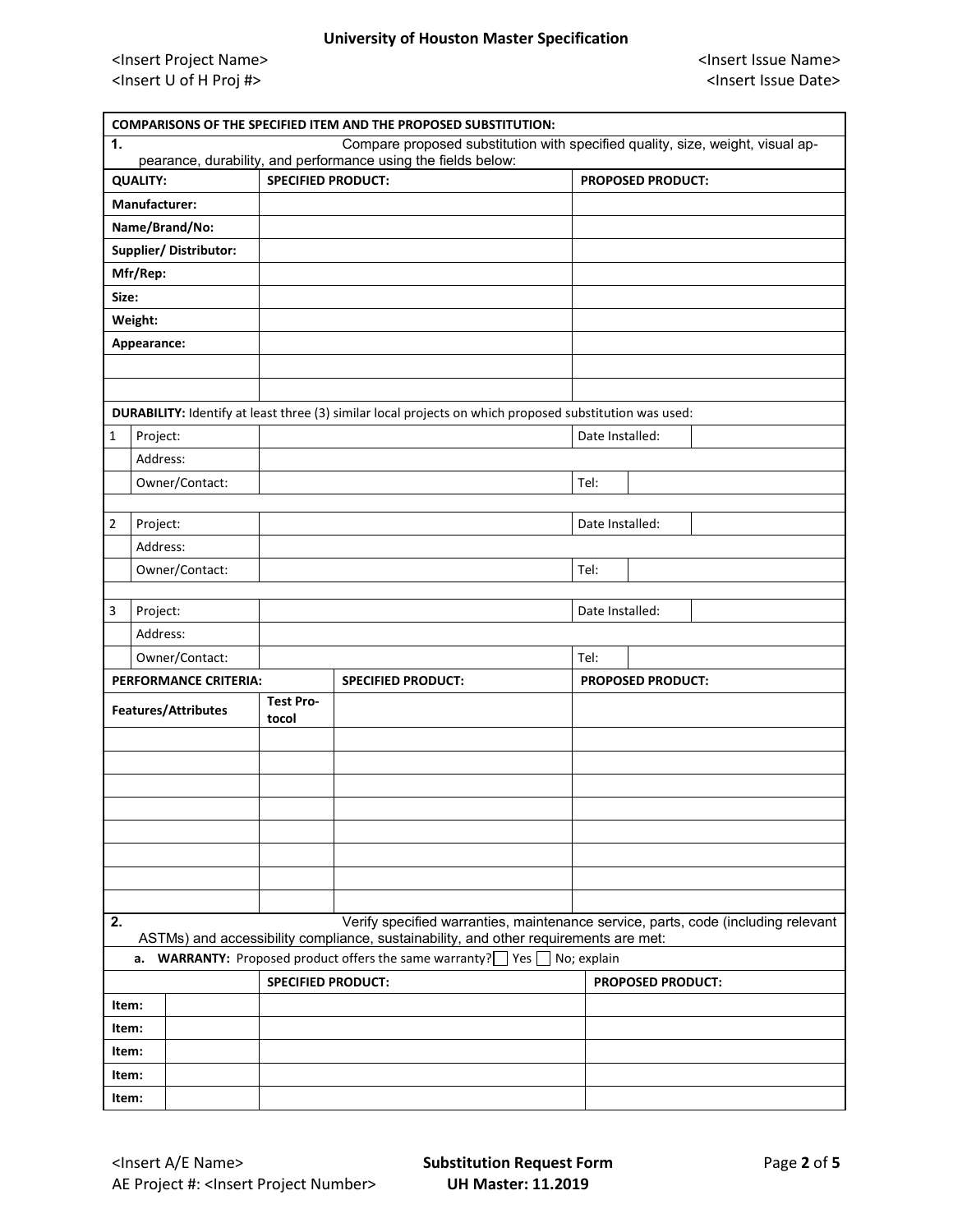### **University of Houston Master Specification**

<Insert Project Name> <Insert Issue Name> <Insert U of H Proj #> <Insert Issue Date>

ī

| <b>b.</b> MAINTENANCE SERVICE: Same day service available? $\Box$ Yes $\Box$ No; explain:                                                                                  |                                  |  |                           |                          |  |  |  |  |
|----------------------------------------------------------------------------------------------------------------------------------------------------------------------------|----------------------------------|--|---------------------------|--------------------------|--|--|--|--|
|                                                                                                                                                                            |                                  |  |                           |                          |  |  |  |  |
| Item:                                                                                                                                                                      |                                  |  |                           |                          |  |  |  |  |
| Item:                                                                                                                                                                      |                                  |  |                           |                          |  |  |  |  |
| Item:                                                                                                                                                                      |                                  |  |                           |                          |  |  |  |  |
| Item:                                                                                                                                                                      |                                  |  |                           |                          |  |  |  |  |
|                                                                                                                                                                            | c. SPARE PARTS: Source/Location: |  |                           |                          |  |  |  |  |
| Item:                                                                                                                                                                      |                                  |  |                           |                          |  |  |  |  |
| Item:                                                                                                                                                                      |                                  |  |                           |                          |  |  |  |  |
| Item:                                                                                                                                                                      |                                  |  |                           |                          |  |  |  |  |
| Item:                                                                                                                                                                      |                                  |  |                           |                          |  |  |  |  |
|                                                                                                                                                                            | <b>CODE REQUIREMENTS:</b>        |  | <b>SPECIFIED PRODUCT:</b> | <b>PROPOSED PRODUCT:</b> |  |  |  |  |
| ASTM:                                                                                                                                                                      |                                  |  |                           |                          |  |  |  |  |
| ASTM:                                                                                                                                                                      |                                  |  |                           |                          |  |  |  |  |
| ASTM:                                                                                                                                                                      |                                  |  |                           |                          |  |  |  |  |
| ASTM:                                                                                                                                                                      |                                  |  |                           |                          |  |  |  |  |
| <b>ADA Compliance:</b>                                                                                                                                                     |                                  |  |                           |                          |  |  |  |  |
|                                                                                                                                                                            |                                  |  |                           |                          |  |  |  |  |
|                                                                                                                                                                            | <b>SUSTAINABLE DESIGN</b>        |  |                           |                          |  |  |  |  |
|                                                                                                                                                                            | FEATURES/ATTRIBUTES:             |  | <b>SPECIFIED PRODUCT:</b> | <b>PROPOSED PRODUCT:</b> |  |  |  |  |
|                                                                                                                                                                            |                                  |  |                           |                          |  |  |  |  |
|                                                                                                                                                                            |                                  |  |                           |                          |  |  |  |  |
|                                                                                                                                                                            |                                  |  |                           |                          |  |  |  |  |
|                                                                                                                                                                            |                                  |  |                           |                          |  |  |  |  |
|                                                                                                                                                                            |                                  |  |                           |                          |  |  |  |  |
|                                                                                                                                                                            |                                  |  |                           |                          |  |  |  |  |
|                                                                                                                                                                            |                                  |  |                           |                          |  |  |  |  |
|                                                                                                                                                                            |                                  |  |                           |                          |  |  |  |  |
| Describe changes required in other elements of the Work to accommodate the<br>3.<br>proposed substitution, including work performed by the Owner and separate contractors: |                                  |  |                           |                          |  |  |  |  |
|                                                                                                                                                                            |                                  |  |                           |                          |  |  |  |  |
|                                                                                                                                                                            |                                  |  |                           |                          |  |  |  |  |
|                                                                                                                                                                            |                                  |  |                           |                          |  |  |  |  |
|                                                                                                                                                                            |                                  |  |                           |                          |  |  |  |  |
|                                                                                                                                                                            |                                  |  |                           |                          |  |  |  |  |
|                                                                                                                                                                            |                                  |  |                           |                          |  |  |  |  |
| Describe changes of the Work required by the Owner, separate Contractors, or Consultants:<br>4.                                                                            |                                  |  |                           |                          |  |  |  |  |
|                                                                                                                                                                            |                                  |  |                           |                          |  |  |  |  |
|                                                                                                                                                                            |                                  |  |                           |                          |  |  |  |  |
|                                                                                                                                                                            |                                  |  |                           |                          |  |  |  |  |
|                                                                                                                                                                            |                                  |  |                           |                          |  |  |  |  |
|                                                                                                                                                                            |                                  |  |                           |                          |  |  |  |  |
|                                                                                                                                                                            |                                  |  |                           |                          |  |  |  |  |
|                                                                                                                                                                            |                                  |  |                           |                          |  |  |  |  |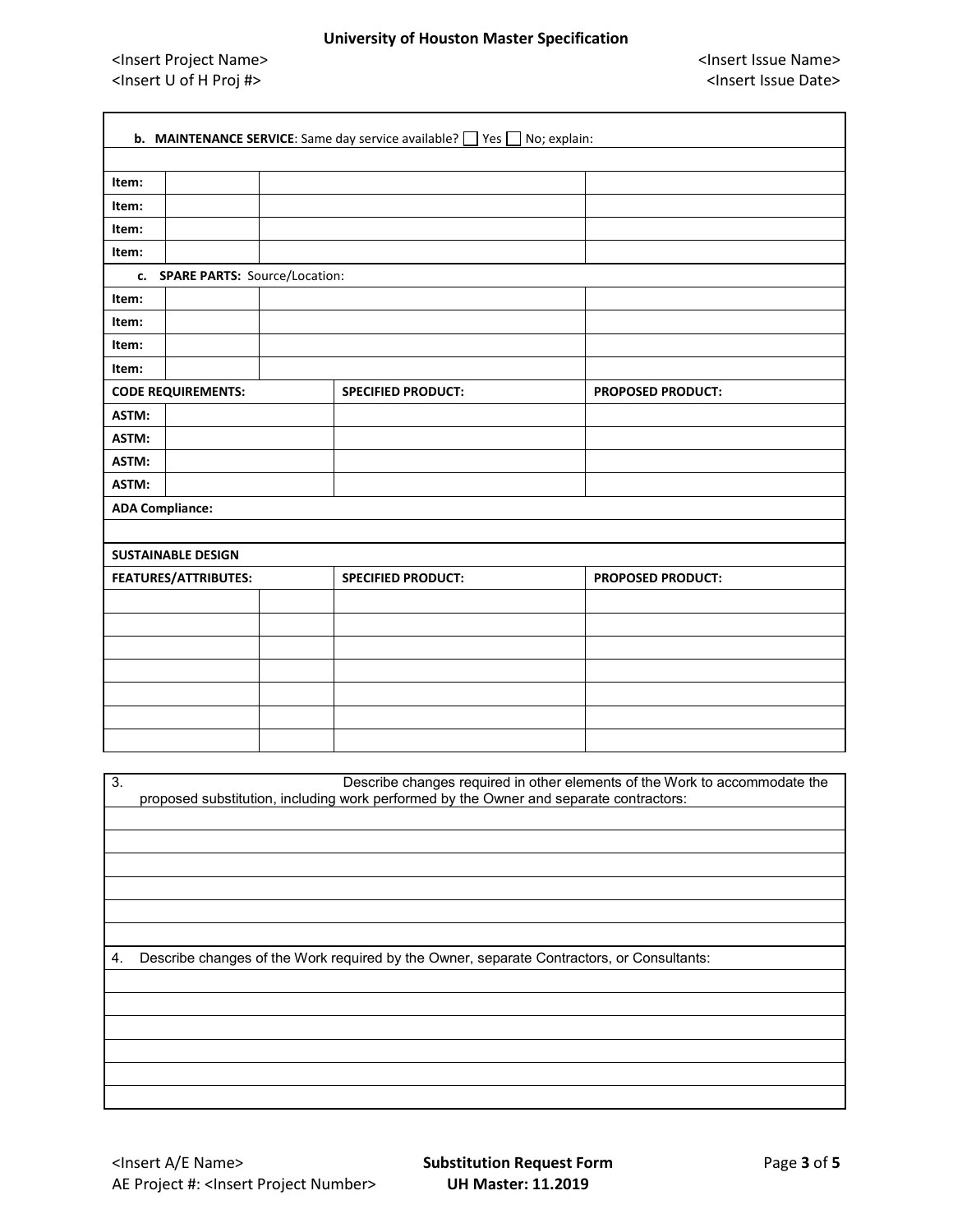| 5.<br>Describe the impact the proposed substitution will have on the work schedule in comparison to the<br>work schedule without approval of the proposed substitution:<br>Define detailed cost impact of the proposed substitution in relation to the originally specified item,<br>6.<br>including related modifications required to other Work:<br>7.<br>Proposed Substitution Summary:<br>Savings to the Owner for accepting substitution \$<br>(\$<br>Proposed Change in Contract Time: □ Yes □ No [Add] [Deduct]<br>Days. |  |  |
|---------------------------------------------------------------------------------------------------------------------------------------------------------------------------------------------------------------------------------------------------------------------------------------------------------------------------------------------------------------------------------------------------------------------------------------------------------------------------------------------------------------------------------|--|--|
|                                                                                                                                                                                                                                                                                                                                                                                                                                                                                                                                 |  |  |
|                                                                                                                                                                                                                                                                                                                                                                                                                                                                                                                                 |  |  |
|                                                                                                                                                                                                                                                                                                                                                                                                                                                                                                                                 |  |  |
|                                                                                                                                                                                                                                                                                                                                                                                                                                                                                                                                 |  |  |
|                                                                                                                                                                                                                                                                                                                                                                                                                                                                                                                                 |  |  |
|                                                                                                                                                                                                                                                                                                                                                                                                                                                                                                                                 |  |  |
|                                                                                                                                                                                                                                                                                                                                                                                                                                                                                                                                 |  |  |
|                                                                                                                                                                                                                                                                                                                                                                                                                                                                                                                                 |  |  |
|                                                                                                                                                                                                                                                                                                                                                                                                                                                                                                                                 |  |  |
|                                                                                                                                                                                                                                                                                                                                                                                                                                                                                                                                 |  |  |
|                                                                                                                                                                                                                                                                                                                                                                                                                                                                                                                                 |  |  |
|                                                                                                                                                                                                                                                                                                                                                                                                                                                                                                                                 |  |  |
|                                                                                                                                                                                                                                                                                                                                                                                                                                                                                                                                 |  |  |
|                                                                                                                                                                                                                                                                                                                                                                                                                                                                                                                                 |  |  |
|                                                                                                                                                                                                                                                                                                                                                                                                                                                                                                                                 |  |  |
|                                                                                                                                                                                                                                                                                                                                                                                                                                                                                                                                 |  |  |
|                                                                                                                                                                                                                                                                                                                                                                                                                                                                                                                                 |  |  |
|                                                                                                                                                                                                                                                                                                                                                                                                                                                                                                                                 |  |  |
|                                                                                                                                                                                                                                                                                                                                                                                                                                                                                                                                 |  |  |
|                                                                                                                                                                                                                                                                                                                                                                                                                                                                                                                                 |  |  |

**Contractor's Certification and Waiver:** Permission to make a substitution after Award of Contract shall be effected by Change Order. Change Order shall not relieve the Contractor, a subcontractor, manufacturer, fabricator, or supplier from responsibility for deficiencies that may exist in the substituted product, nor for departure or deviation from the Contract Documents. The Undersigned certifies:

- 1. Except as otherwise expressly defined by the Contractor in this Request for Substitution (RFS) and approved by Change Order, the Contractor warrants, that the proposed substitution:
	- a. Has been fully investigated and determined to be equal or superior in all respects to the specified product
	- b. Will satisfy all requirements of the original product, material or equipment specified, including but not limited to appearance, quality, performance, code compliance, sustainability (LEED), and warranty.
	- c. Will have the same maintenance service and source of replacement parts as the original
	- d. Will not have an adverse effect on other trades nor affect or delay progress schedule.
	- e. Will not affect dimensions and functional clearances.
- 2. Cost data and change in contract time stated are complete. Claims for additional costs or additional time related to accepted substitution which may subsequently become apparent are waived.
- 3. If substitution affects a correlated function, adjacent construction, or the work of other trades or contractors, the necessary changes and modifications to the affected work shall be considered as an essential part of the proposed substitution, to be accomplished by the Contractor without additional expense to the Owner.
- 4. Payment will be made for changes to building design, including A/E design, detailing and construction costs caused by the substitution.
- 5. Coordination, installation and changes in the Work necessary for accepted substation will be complete in all respects.